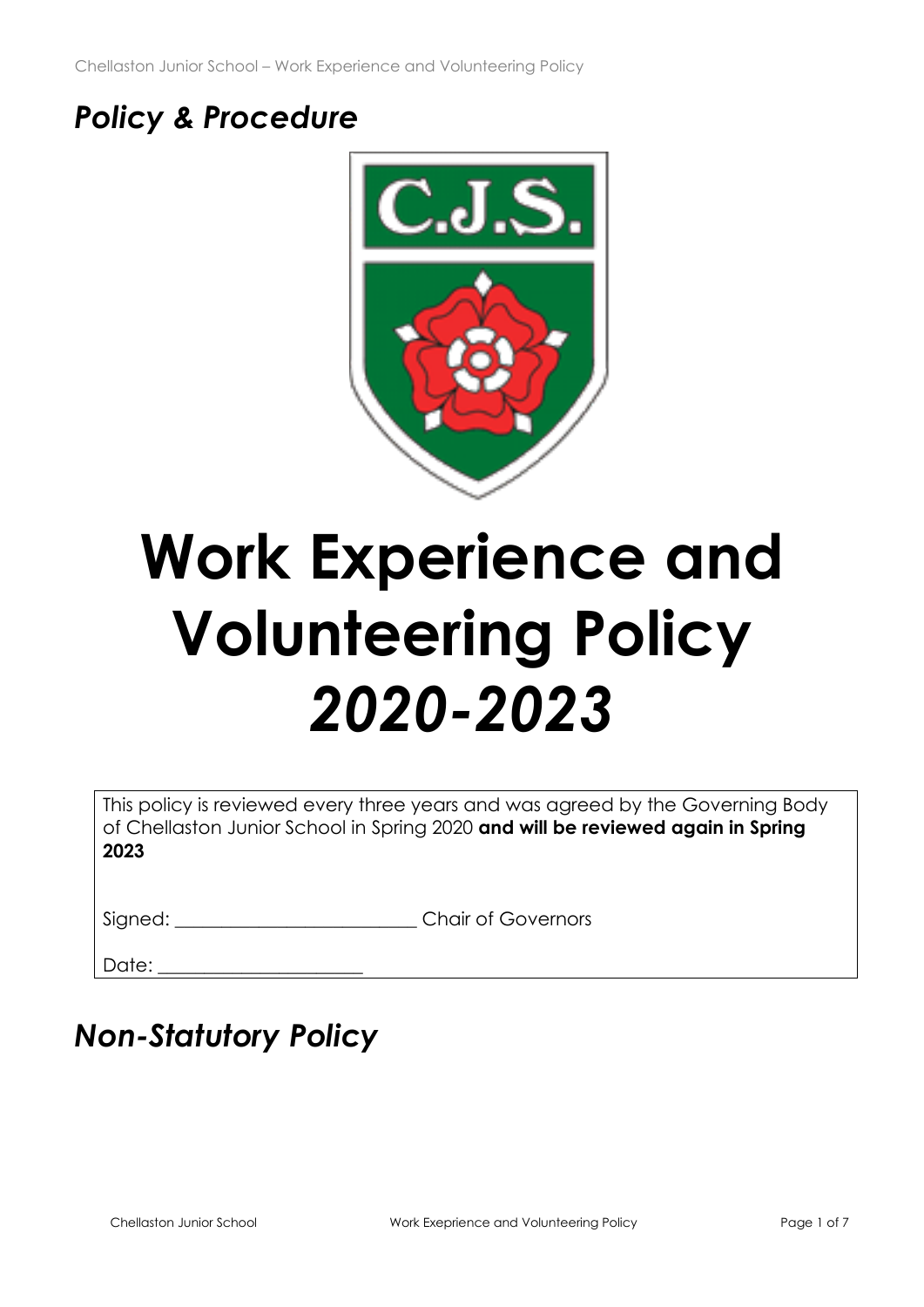# **Aims and Vision**



This policy sets out the school's commitment to work experience for young people

## **Definition**

Work experience is defined by the DfE as "…a placement on an employer's premises in which a pupil carries out a particular task or duty, more or less as would an employee, but with the emphasis on the learning aspects of the experience". Quality work experience placements make an important contribution in ensuring that students receive a balanced and coherent curriculum.

For the purposes of this policy a young person/student is deemed to be any child up to and including the age of 18. For the purposes of this policy it also refers to young adults over the age of 18 who remain vulnerable e.g. young people with Special Educational Needs.

#### **Principles**

- Chellaston Junior School (and the Zone) values the role of work experience in the learning and development of young people and will do all it reasonably can to support this process.
- Chellaston Junior School (and the Zone) endorses the view of the DfE that the main purpose of work experience placements should be as a means of achieving learning outcomes for students.
- Chellaston Junior School (and the Zone) accepts its responsibility for a duty of care for young people on work experience (induction of students will follow the induction checklist – Appendix 1)
- Chellaston Junior School **Work Exeprience and Volunteering Policy** Page 2 of 7 • Work experience will be made equally available to all, irrespective of academic ability, race, gender, age, disability, religion and belief, ethnicity, national origin or sexual orientation.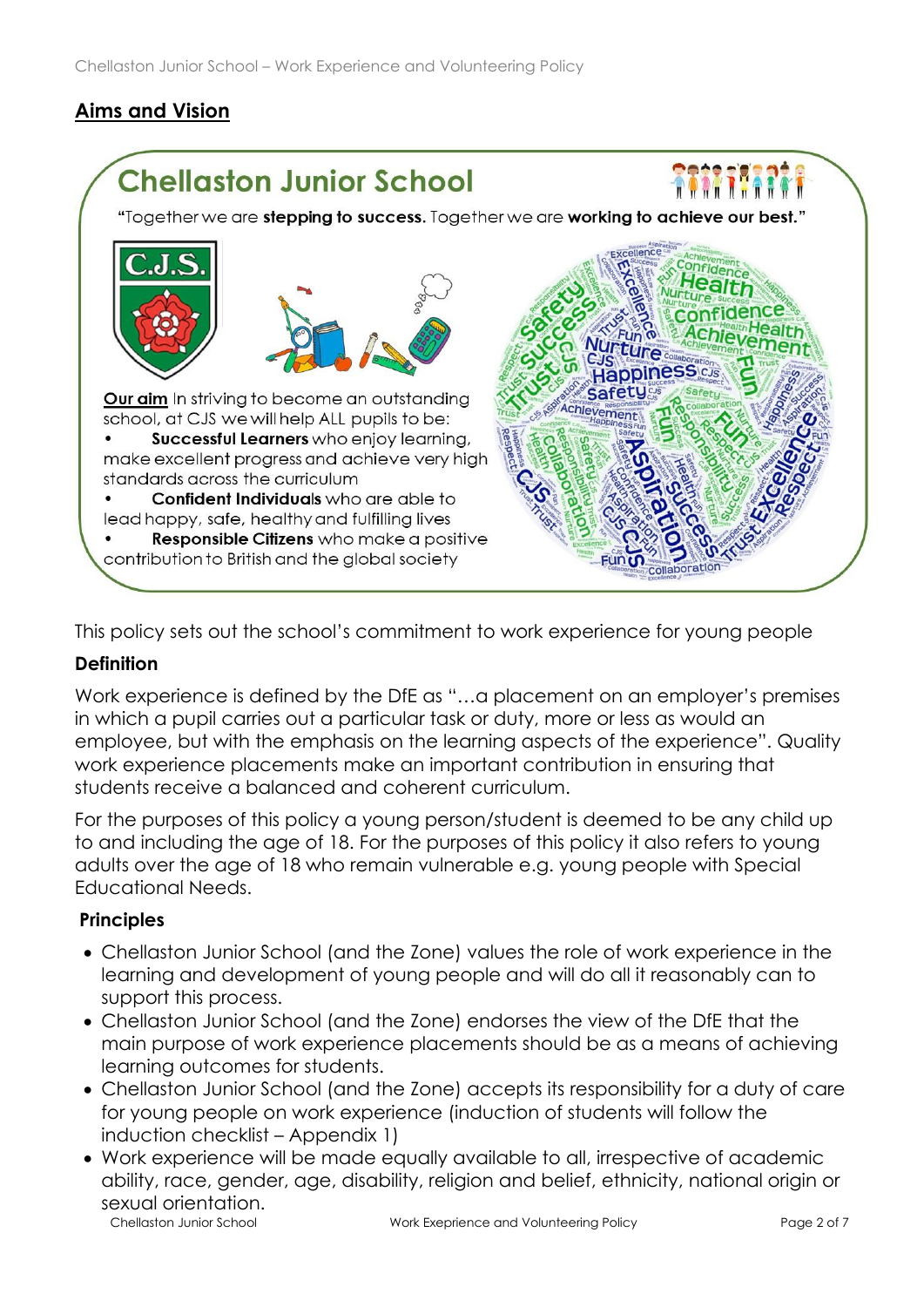- Students will be given an induction on the first day (see appendix 1) which will include Health & Safety.
- Students will be supervised at all times by a competent, responsible and experienced person.
- Students will be given meaningful work suitable for their age, ability, physical limitations and maturity.
- Risk assessments will be carried out that reflect the student's lack of experience, maturity and awareness of risks associated with the task.

#### **Code of Conduct at Chellaston Junior School (and the Zone) Specific Information for Students or Volunteers**

In line with Regulation 19 of the Management of Health and Safety at Work Regulations 1999, the organisation has drawn up the following Young Persons Risk Assessment to ensure the health, safety and welfare of the student:

- Students/volunteers are required to sign in and out of the premises daily for fire risk purposes.
- Students/volunteers will be given an induction on their first day that will include Health and Safety.
- At no time will the student/helper be left alone on the premises
- Students/volunteers must remember they are working with children and ensure they have an understanding of the requirements of the children Act
- Students/volunteers will work with the children only under the supervision of a member of staff
- Students/volunteers with sickness and diarrhoea or any contagious disease must not attend whilst ill and must not return to the placement until two full days after recovery
- No kitchen work will be carried out by the student or helper unless training is undertaken beforehand
- Students/volunteers may help with cookery demonstrations
- Students/volunteers will not be involved in dispensing medication or administering first aid
- Students/volunteers will not toilet or bathe children
- Students/volunteers will not enter pool areas unless fully supervised
- Students/volunteers may use equipment such as a photocopier or laminator after instruction
- Students/volunteers are reminded that they should not allow anybody onto the premises but notify a member of staff if someone wishes to enter
- Students may assist on educational trips/visits off site
- It is not permitted for students/volunteers to take photographs or images by any method on this placement without the permission of the supervisor
- Students/volunteers will not lift heavy weights but manual handling training will be provided for lighter weights if required
- Students/volunteers must be aware of potential slip and trip hazards around the workplace
- Students/volunteers are reminded that exposure to sunlight can be harmful and they should take all necessary precautions if working outdoors to wear sun block, screens and appropriate clothing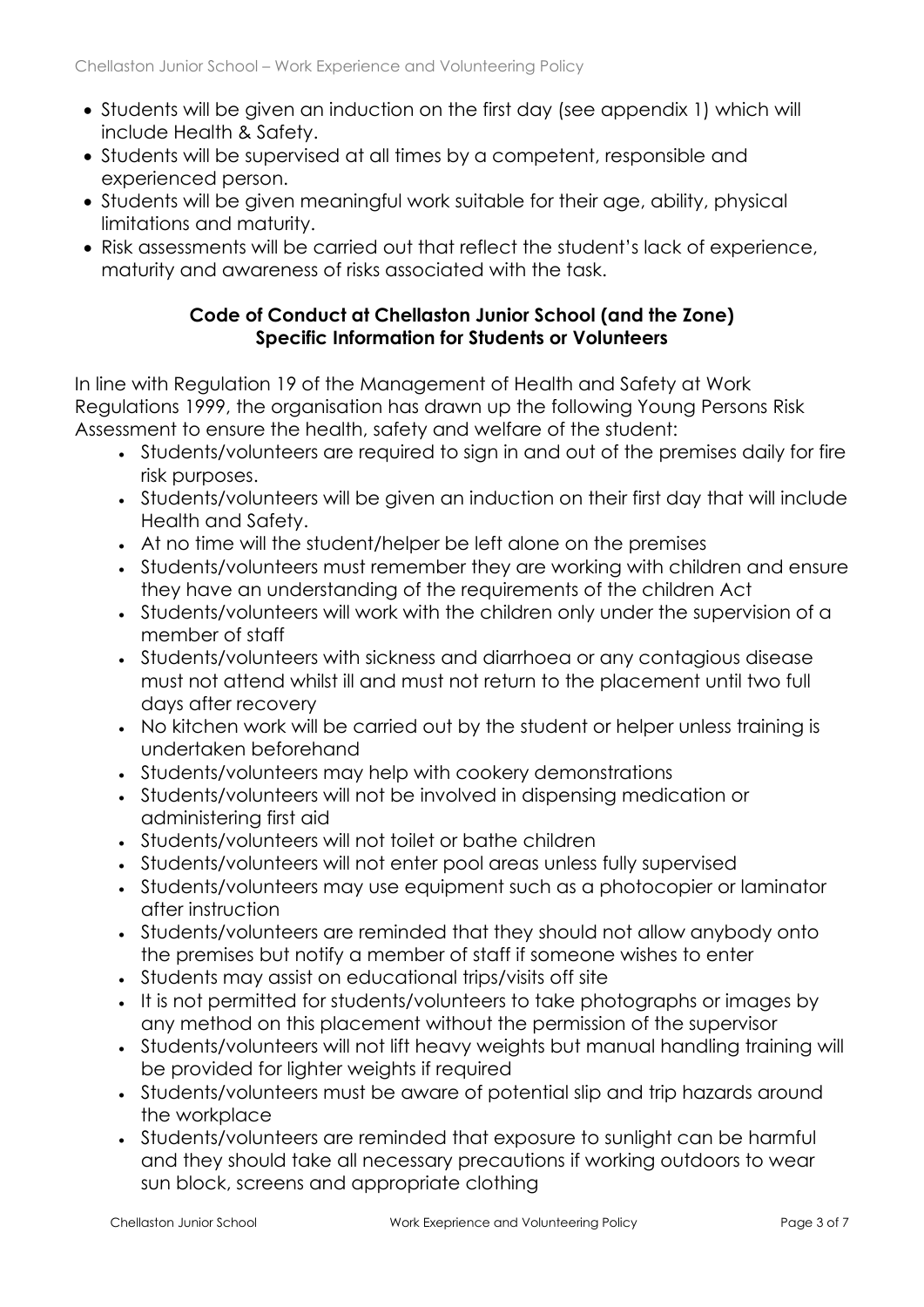- The *use of mobile phones and personal music equipment are not allowed* during working hours without prior approval of the supervisor
- In line with current laws, smoking is not permitted on the premises or within the grounds and employers are reminded that students under the age of 18 should not be smoking on placement.
- The number of hours worked by the student should not exceed 37 hours per week (standard 7-8 hour day)
- Students/volunteers are classed as employees for insurance purposes and will be subject to Health & Safety regulations that legally require them to take proper care of themselves and others. It is also an offence to misuse or interfere with anything provided in the interests of Health & Safety
- Students/volunteers must NOT enter areas designated as off limits or use/interfere with equipment also considered as off limits

Students/volunteers may not be supervised at lunch time and may leave the premises.

Travel arrangements to and from the placement are the responsibility of the student.

### *Equality Statement*

At Chellaston Junior School and the Zone, we actively seek to encourage equity and equality through our teaching and other experience. As such, we seek to advance the equality of opportunity between people who share any of the following characteristic:

- gender;
- ethnicity;
- disability;
- religion or belief;
- sexual orientation;
- gender reassignment;
- pregnancy or maternity.

The use of stereotypes under any of the above headings will always be challenged.

## **Inclusion**

Our school is an inclusive school. We aim to make all pupils feel included in all our activities. We try to make all our teaching fully inclusive. We recognise the entitlement of all pupils to a balanced, broadly-based curriculum. We have systems in place for early identification of barriers to their learning and participation so that they can engage in school activities with all other pupils. We acknowledge the need for high expectations and suitable targets for all children.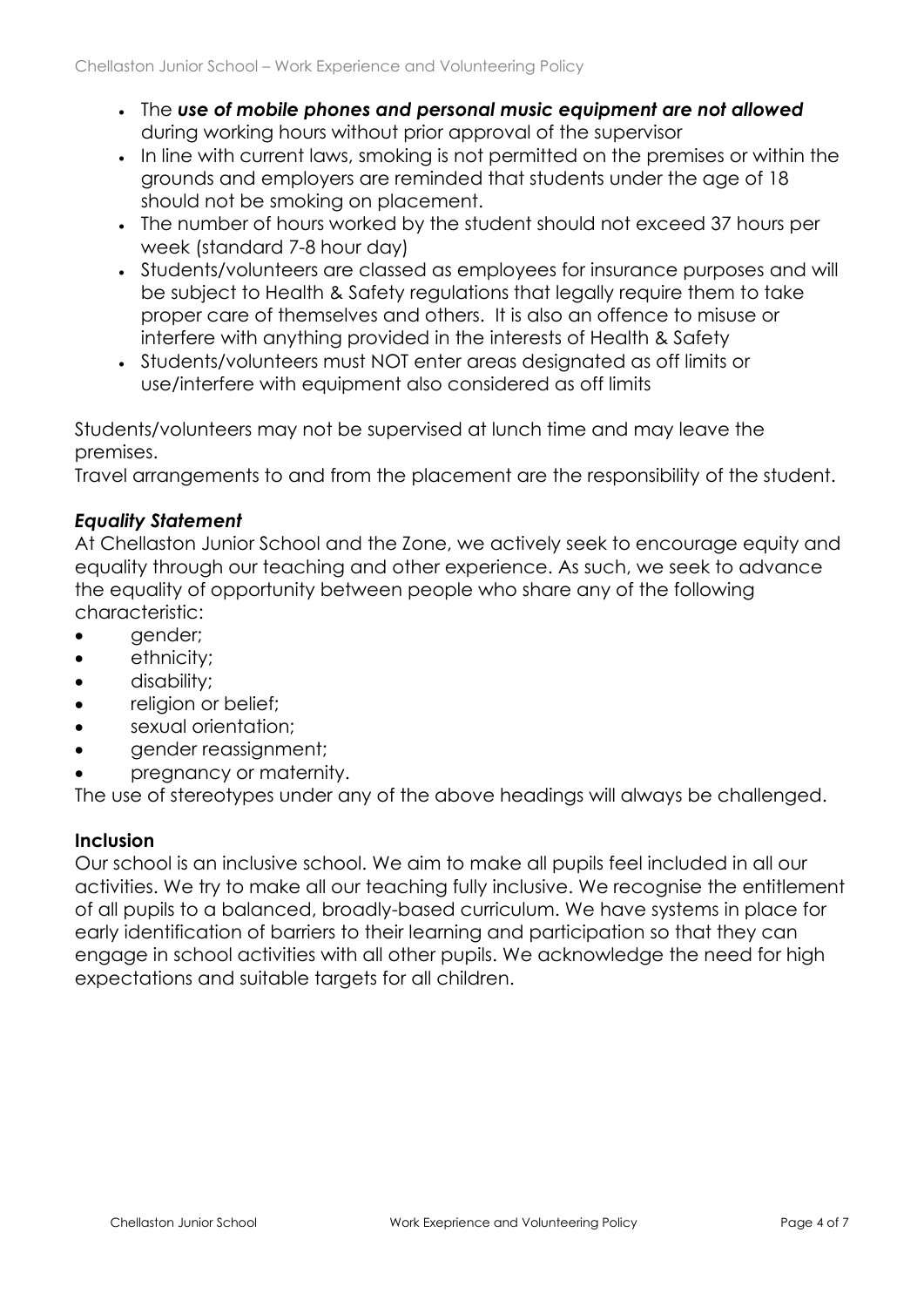

#### Appendix 1 - **WORK EXPERIENCE / VOLUNTEER APPLICATION FORM**

Chellaston Junior School and the Zone are committed to safeguarding and promoting the welfare of children and expects all employees and volunteers to share this commitment.

#### **Applicant's Personal Details**

| Surname:                                                     |                              |  |  |
|--------------------------------------------------------------|------------------------------|--|--|
| <b>First Names:</b>                                          |                              |  |  |
| Title:                                                       | Mr / Mrs / Miss / Ms / other |  |  |
| Maiden name or previous names:                               |                              |  |  |
| Address:                                                     |                              |  |  |
|                                                              |                              |  |  |
|                                                              |                              |  |  |
| Email address:                                               |                              |  |  |
| Home phone number:                                           |                              |  |  |
| Mobile phone number:                                         |                              |  |  |
| Next of kin (for us to contact in the event of an emergency) |                              |  |  |
| Next of Kin contact number                                   |                              |  |  |

#### **Your availability** (please provide dates and times as appropriate)

| Dates available         | From    | Tо        |               |
|-------------------------|---------|-----------|---------------|
|                         |         |           |               |
| Specific times          | Morning | Afternoon | Other details |
| Monday                  |         |           |               |
| Tuesday                 |         |           |               |
| Wednesday               |         |           |               |
| Thursday                |         |           |               |
| Friday                  |         |           |               |
| <b>Totally flexible</b> |         |           |               |

#### **Tell us about your skills and interests:**

Please provide details of any volunteering experience or any previous employment you have:

Are you applying for or studying for a course at present? If so please provide details.

Are there any particular skills you would be able to offer?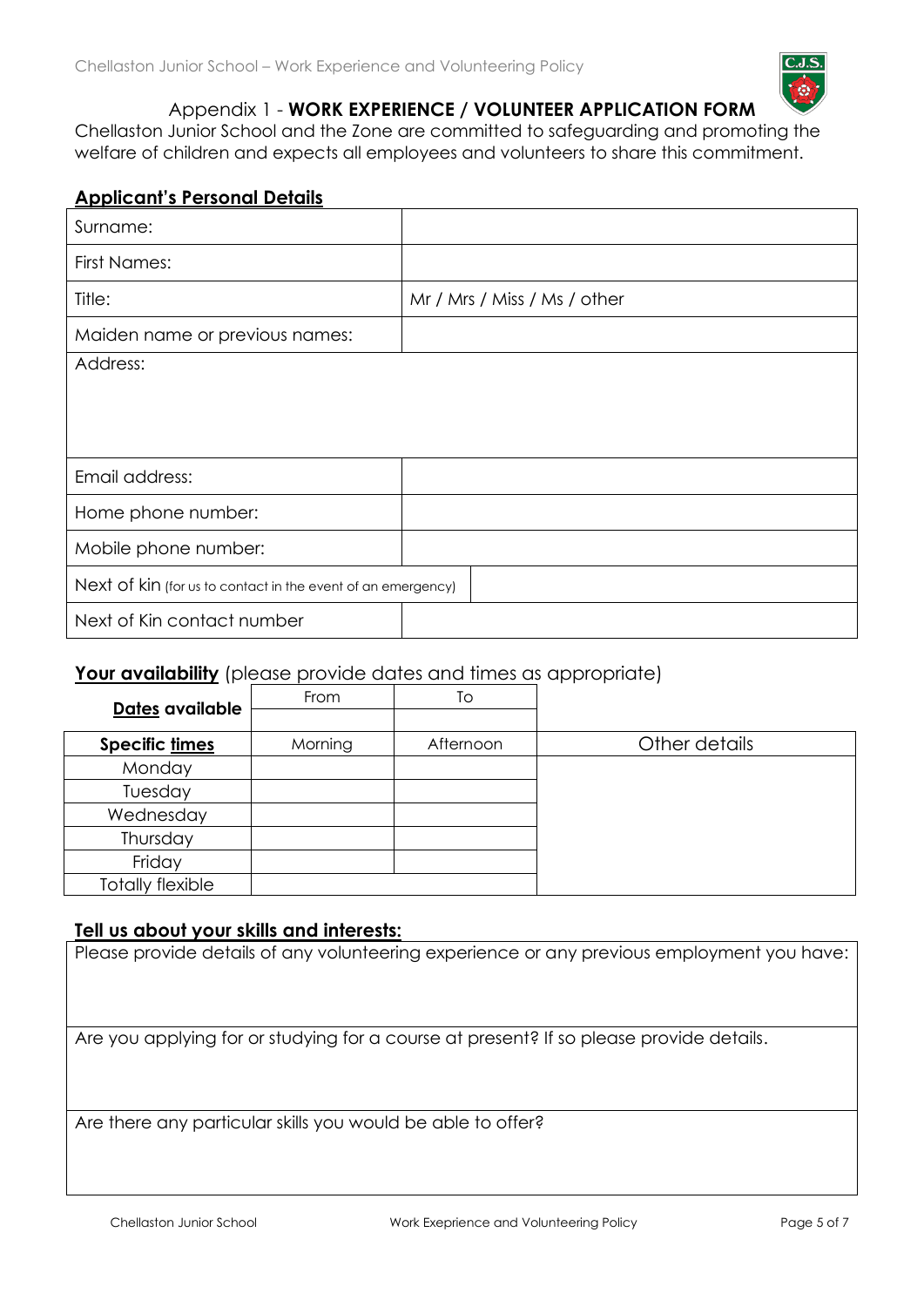#### **Further Personal Information:**

| Do you have children or siblings who  |  |
|---------------------------------------|--|
| attend Chellaston Junior School (or   |  |
| the Zone)? If so what are their names |  |
| & classes?                            |  |
| Do you have any disabilities / other  |  |
| needs we need to take into account    |  |
| when you are in our school?           |  |
| <b>Emergency Contact details (who</b> |  |
| should be contacted in the event of   |  |
| an emergency involving you?)          |  |
| Health needs (is there anything we    |  |
| need to know to meet any health       |  |
| needs?e.g. allergies, asthma)         |  |

#### **Safeguarding Vulnerable Groups Act 2009**

| Do you have a DBS certificate?                                                                                                                                                             |       | Yes / No   |  |              |
|--------------------------------------------------------------------------------------------------------------------------------------------------------------------------------------------|-------|------------|--|--------------|
| Certificate No:                                                                                                                                                                            | Date: | Issued by: |  |              |
|                                                                                                                                                                                            |       |            |  |              |
| Have you ever been the subject of any allegations in relation to the<br>safety and welfare of children, young people and/or vulnerable adults,<br>either substantiated or unsubstantiated? |       |            |  | $Yes^* / No$ |
| *if 'YES' to the above question, you must supply details on a separate sheet of paper, place it<br>in a sealed envelope, marked confidential and attach it to your application form.       |       |            |  |              |

**Reference** (for students on work experience from schools, references are not required - students should share the *paperwork provided by their school)*:

Please provide the name and contact details of **two people** who can provide you with a reference

| Name                                  | Name                                  |  |
|---------------------------------------|---------------------------------------|--|
| Address                               | Address                               |  |
| Tel No.                               | Tel No.                               |  |
| <b>Email Address</b>                  | Email<br>Address                      |  |
| Capacity in<br>which they<br>know you | Capacity in<br>which they<br>know you |  |
| How long<br>have they<br>known you?   | How long<br>have they<br>known you?   |  |

#### **Declaration**

| I declare that the information given on this application form is true and correct. |  |       |  |  |
|------------------------------------------------------------------------------------|--|-------|--|--|
| Sign:                                                                              |  | Date: |  |  |
| <b>Print Name:</b>                                                                 |  |       |  |  |